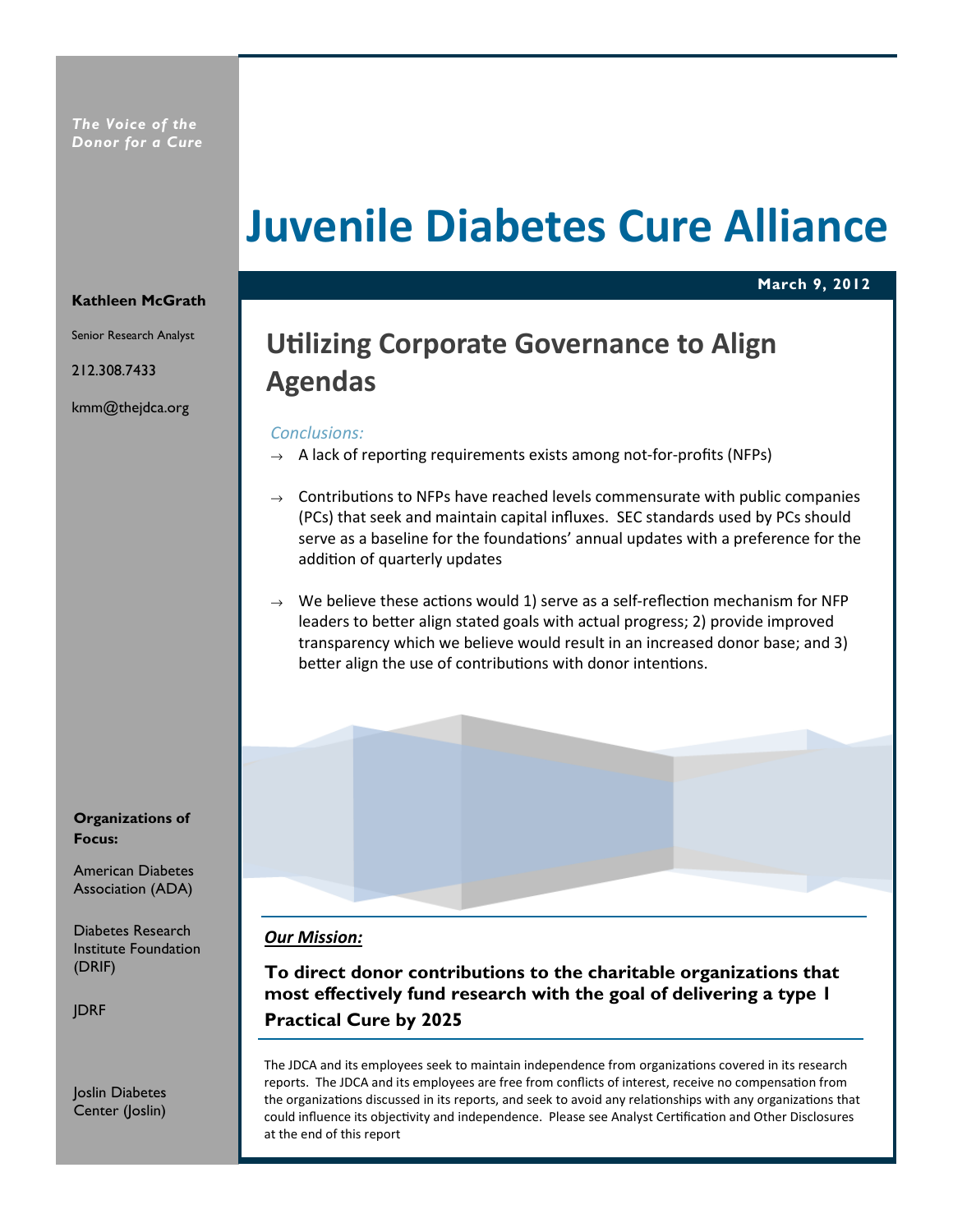#### What is Corporate Governance?

Corporate governance helps to ensure that stakeholder interests are aligned with those of management through transparency and disclosure. Companies become public by raising large amounts of capital to fund strategic objectives through a variety of offerings (ex. stocks, bonds, etc.). This results in independent stakeholders who have a vested interest in the form of partial ownership of the company with the objective of generating a return in the form of monetary gains on their investment. The SEC established reporting guidelines for public companies (PCs) to provide stakeholders with oversight and transparency into the organization and to help remove the conflict that can arise when management strays from stakeholder agendas. Stakeholders turn to both the Annual (10K) and Quarterly (10Q) Reports filed with the SEC to properly assess the investment merits, focus, and outlook of the PC. PCs file the 10K with the SEC in addition to the tax filing with the IRS.

#### Thesis

We believe that a lack of transparency exists at not-for-profit (NFP) foundations and that the 4 dominant diabetes NFPs would benefit from providing reports that follow SEC standards. Contributions serve as the main source of revenues at the NFPs and the scope of fundraising dollars has reached levels commensurate with public companies that seek and maintain capital influxes. Furthermore, NFPs require a recurring annual stream of donations to finance a large portion of the operations and research projects/grants of the foundations. Given the size of the NFPs operations and their reliance on contributions as the primary source of revenues, we believe the organizations need to provide frequent updates to document progress and explain the allocation of funds relative to the course of action needed to achieve stated goals. We view contributors to the NFPs as the stakeholders as they have a vested interest in how their dollars are ulized and look for a return on their dona tion (i.e., investment) in the form of progress. Therefore, we believe the NFPs should be held to an improved standard equivalent to a PC.

The JDCA feels that existing and potential NFP stakeholders would be better served by improved communication frequency, timeliness, and disclosure requirements that more closely mirror the SEC guidelines used by PCs. We believe these actions would 1) serve as a self-reflection mechanism for NFP leaders to better align stated goals with actual progress; 2) provide improved transparency, which we believe would result in an increased donor base; and 3) better align the use of contributions with donor intentions.

### **Frequency, Timeliness, and Notification**

NFP and PC filings differ in frequency, time allowed for publication, and notification processes. SEC rules require business updates for PCs in the form of annual (10K) and quarterly reports (10Q) and publication of an 8K when a press release is published or any other material event occurs that requires disclosure. Quarterly reports must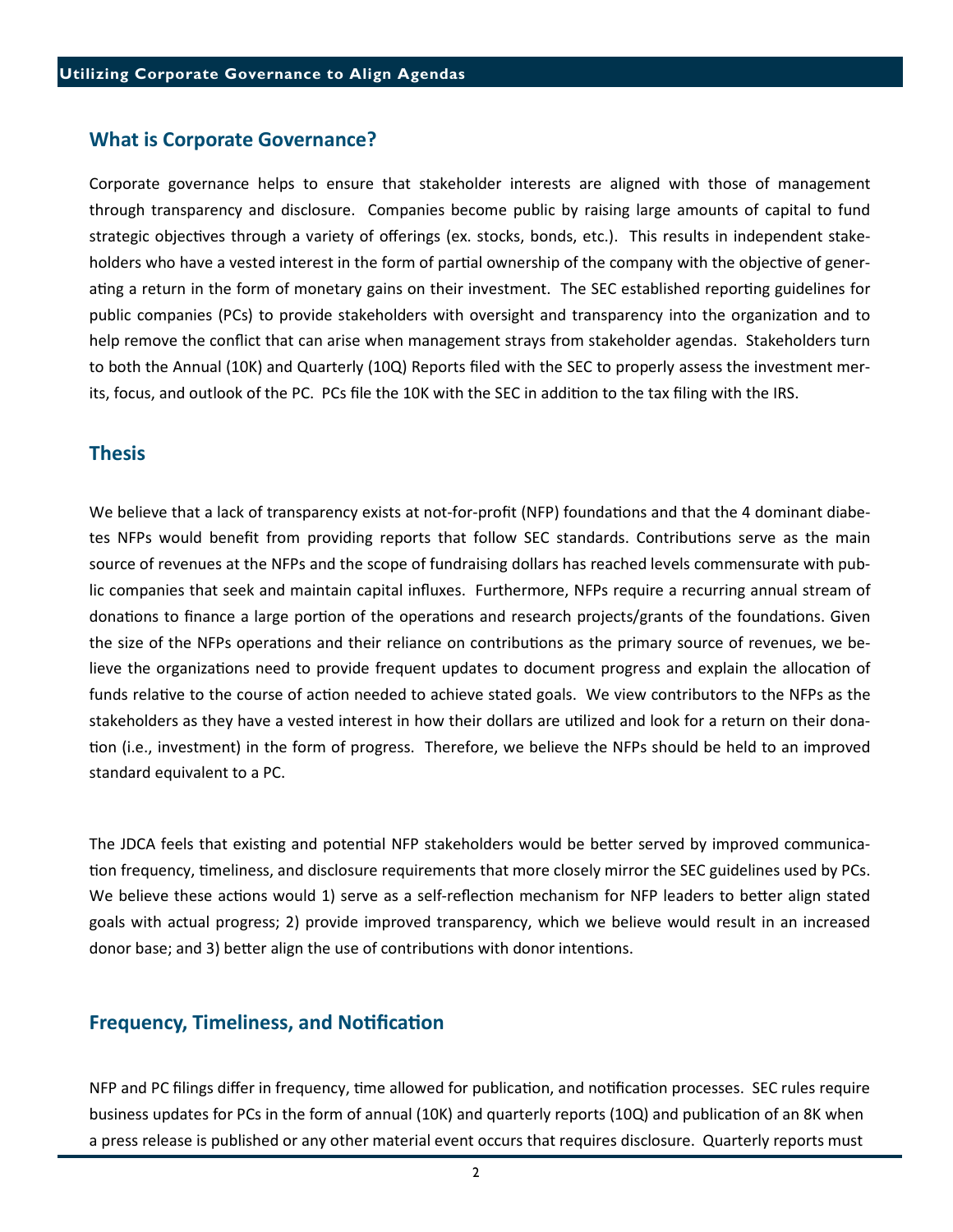#### Utilizing Corporate Governance to Align Agendas

be issued within 40-45 days of the end of the quarter and annual reports must be filed within 60-90 days of the close of the fiscal year, with the exact timing dependent on the market capitalization of the public company. Additionally, notifications are sent by the company and/or the SEC upon publication of all of the aforementioned filings, allowing for immediate review by interested parties.

Currently, Form 990 filed with the IRS serves as the most comprehensive update provided by the NFPs. IRS rules require the filing of Form 990 within 4 1/2 months of the exempt organization's fiscal year end, but organizations may take up to 10 1/2 months if an extension is authorized by the IRS. Additionally, a short annual report is published with general information related to business objectives, and an additional report containing financial information is issued and intended for stakeholders. However, the annual-only information is compiled in two separate reports (the financial statements and the form 990) lacking timeliness and with no publication alert.

We believe stakeholders should be provided with more frequent, timely updates and receive notification for publications. We believe a 90-day maximum time frame for providing filings to the public, publication alerts in the form of press releases or emails to subscribed contributors, and ease of access to publications and documents on the organization's website should serve as the base line for improvements with a preference for the addition of quarterly updates.

# Filing Differences for NFP Annual Reports/Form 990s versus PC 10Ks

The information provided in the NFPs' annual reports and Form 990 tax filings lacks pertinent details that could illuminate management's focus and increase transparency into business operations. In contrast, the SEC filings provide stakeholders in PCs with all of the information necessary to analyze a PC, so that stakeholders do not need to shuffle through cumbersome tax filings intended for the IRS. We believe supplying a more comprehensive annual report, as is the standard for PCs, would better serve stakeholders in NFPs.

The following sections detail the components of the SEC 10K. Within each section we assess whether corresponding information is available and/or unavailable in the NFP Annual Report, Financial Statements, or Form 990 (and the accompanying schedules for the IRS filing). We will discuss these topics as outlined in the following discussion in further detail in a series of follow-on reports that highlights the four dominant diabetes NFPs that we cover.

#### Business; Risk Factors; Unresolved Staff Comments (Part 1; Item 1 of 10K)

SEC annual filings begin with a business overview along with risk factors and unresolved staff issues. The business overview section provides information such as what the company does, when it was founded, the industries and regions in which it operates, website and filing location, competitor landscape, customers served, sources of revenue, research and development (R&D) directives, and executive biographies. The risk factor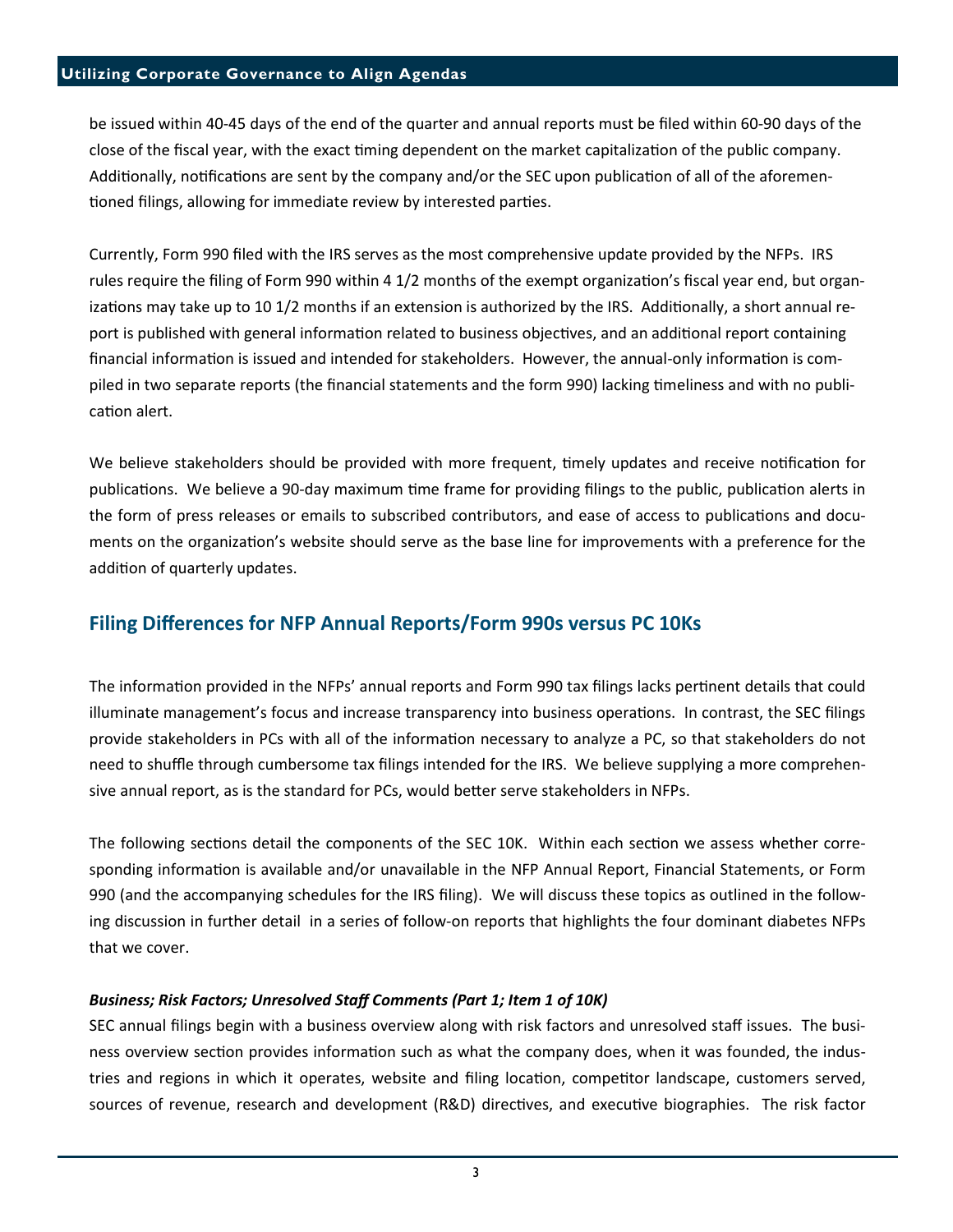component addresses any potentially adverse issues that could affect the business, while the staff comment section is reserved to address conflicts existing with employees at the firm.

The bulk of the general business details made available by NFPs is available in Schedule O of Form 990 and the Financial Report includes a limited discussion of risk. Addionally, the annual report summarizes the high-level strategic plan and objectives of the foundation similar to a marketing material format. However, donors are missing access to pertinent, in-depth details that are needed to properly assess the organization. Additionally, given the lack of executive bios throughout the NFP publications, it is difficult to access the compensation levels of the executives. Providing a thorough look at the individuals directing the foundations has the potential to comfort donors with the competency and integrity of the leadership that their donations are helping to fund.

#### Properties, Legal Issues, and Security Holder Votes (Part 1; Items 2, 3, & 4 of 10K)

The 10K includes information related to properties, legal cases, and shareholder votes. The property segment supplies stakeholders with a list of property assets such as the office locations and operations. Legal issues are also addressed for outstanding or recent matters.

Form 990 includes information related to property in Schedule D and M with the information republished in the financial statements. Legal issues are not as common for a NFP as for a PC, but happen nonetheless and should be covered clearly as opposed to burying the details in the tax forms. The security holder votes section does not apply to NFPs as they do not have publicly traded shares.

# Market for registrants equity, related stockholder matters, and issuer purchases of equity securities (Part 2; Item 5 of 10K)

This section is related to the stock prices and dividends and is therefore unrelated to NFPs.

#### Selected Financial Data (Part 2; Item 6 of 10K)

SEC reports have a section dedicated to a brief analysis and presentation of key financial data to allow for quick observation of revenues and expenses. The proper financial statements as required by accounting standards are provided in their entirety later in the report.

There is no discussion of financial observations available in the NFP filings. We believe this section could serve to address the specific financial figures related to the allocation of funds, important project updates with accompanying financial information specifically related to the grants that fund the projects, and a discussion of trends with contributions/revenues and expenses.

#### Management's discussion and analysis of financial condition and results of operations (Part 2; Item 7 of 10K)

The Management's Discussion and Analysis (MD&A) section of the 10K serves as a tool for the organization's leaders to provide an overview of operations and recent developments. The information generally includes commentary related to notable areas of acceleration/deceleration within the business, explanation of revenue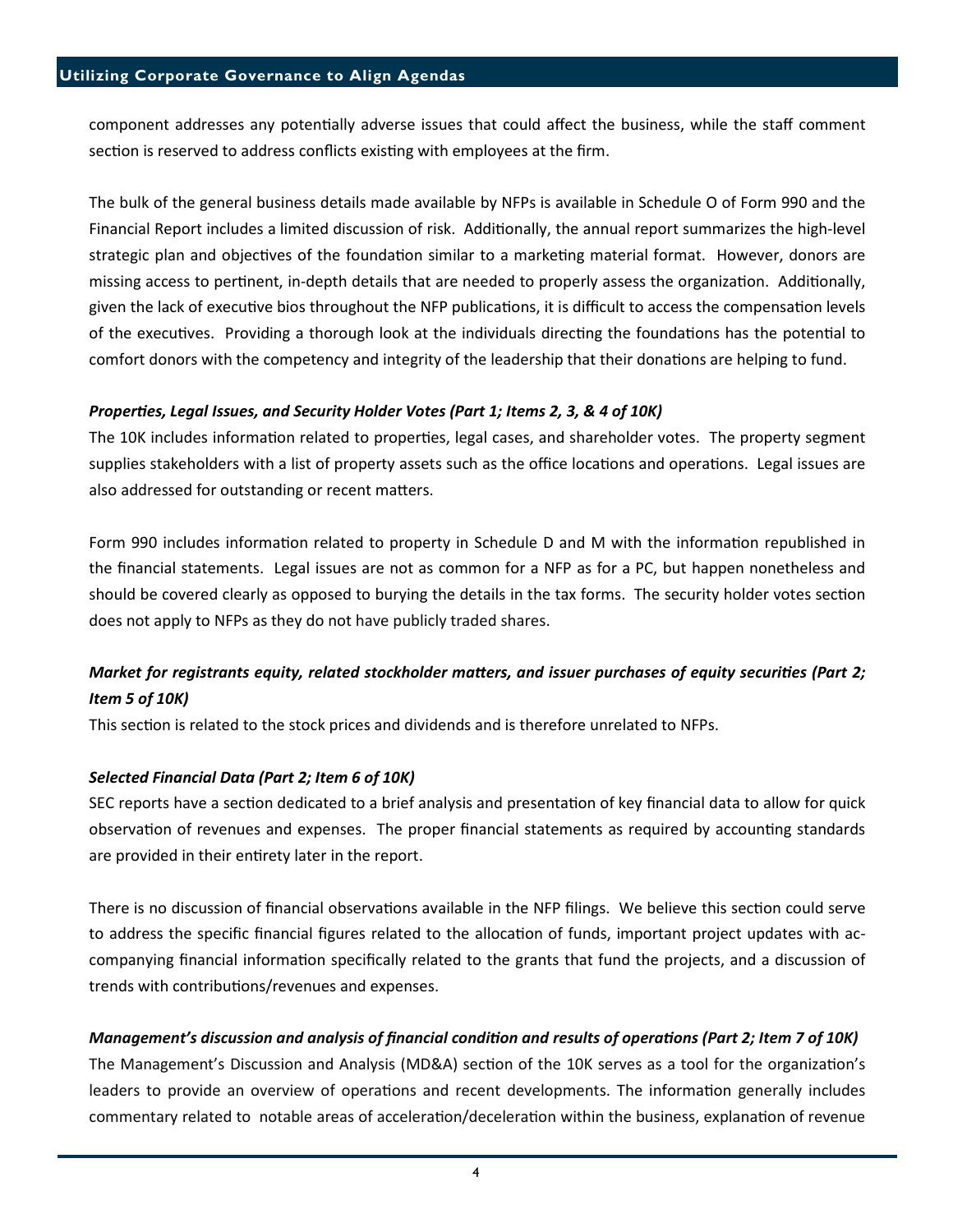and expense categorization, business initiatives, and capital structure. Risks are generally discussed in further detail in this section.

The MD&A section is absent throughout the NFP filings. Information should be made available for the split between type 1 and type 2 projects and the specific breakdown of initiatives on a broad category basis (Cure; Treatment; Prevention; Education) as current disclosures do not allow for a thorough understanding of the utilization of contributions. This section would allow management to discuss their strategic agenda. It is also necessary for NFPs to discuss the market risks they face. Such risks might include: the implications of a reduced contributor pool to the projects currently under way and planned for the near term; the macroeconomic environment as it impacts the investment portfolios maintained at the foundations; and the competitive risks the foundations face as they vie for donations. Finally, we believe this section should also include any alliances for research projects/progress, such as the work done in collaborations with PCs.

#### Financial statements and supplementary data (Part 2; Item 8 of 10K)

The 10K includes financial schedules that comprise an income statement, balance sheet, shareholders equity, and cash flows as required by Generally Accepted Accounting Principals (GAAP), which are established by the Financial Accounting Standards Board (FASB). The supplementary data that follows is a list of additional information used to understand and access the statements and operations, and provide additional revenue/expense breakdowns. Additionally, the information clearly and concisely points out new accounting policy implementation, restatements, nonrecurring charges, and internal restructuring measures.

The financial report supplied by NFPs has a similar scope as these statements, but lacks notification and timeliness in line with SEC requirements, and the filing is difficult to find on the organizations' websites. The information is also available in Form 990. Furthermore, restatements occur without clear explanation beyond a sentence acknowledging that a change has been made since the prior year. We believe the methodology underlying the changes should be clearly stated in the annual report.

# Changes in and disagreements with accountants on accounting and financial disclosure & Principal accounting fees and services (Part 2; Item 9 and Part 3; Item 14 of 10K)

These sections include details related to accounting fees and whether the accounting firm used for independent audit has changed since the prior filing.

Accounting fees are disclosed in Form 990 and the financials, but we believe they need to be included in an improved annual report structure.

#### Directors, executive officers, and corporate governance (Part 3, Item 10 of 10K)

The Director, Executive Officers and Corporate Governance portion of the 10K provides details related to executive and board member elections, committee composition, and the location of the formal code of ethics adopted by the corporation. It allows the stakeholder to become more familiar with the members in charge of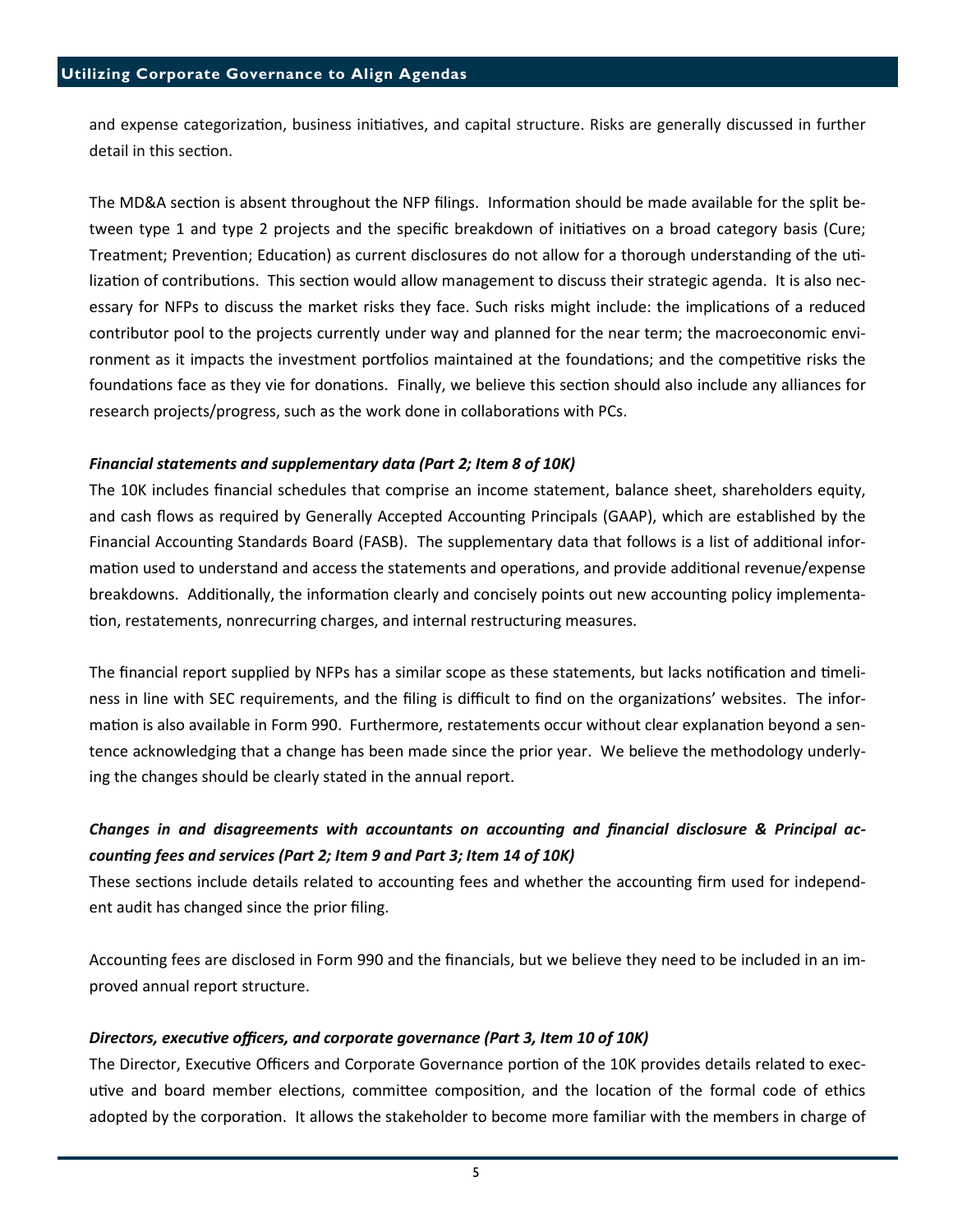deciding the direction for their investment.

The Form 990 lists details related to governance, officers, and the board in Part 6 and Part 7 with additional supporting information in Schedules J and O. However, the 990 does not provide clear details related to appointment structure, committee composition, and supporting information such as terms of election. Additionally, there is no formal recognion of a code of ethics or the existence thereof. We would like to see the details provided in Form 990 transitioned to an annual report along with the addition of those details required to properly access the board structure and the election of the board and executive team.

#### Executive compensation (Part 3, Item 11 of 10K)

The Executive Compensation details provided in the 10K tend to be general in nature with directions to the location of the full information (available in additional SEC filings), which we view as a shortfall in the 10K process. However, all SEC filings are very easily located on both the SEC and PC websites. It is important for stakeholders to be informed of executive levels of compensation in order to determine that compensation is commensurate with qualifications and experience.

Given that NFPs pay executives' salaries with donor contributions, we believe NFPs should be held to a higher standard than PCs, which generate revenue streams from product sales as opposed to asking for money from donors. Foundations are required to disclose compensation arrangements within Form 990 in Schedule J. While these forms must be made available to the public, providing the information within the annual report and financials would centralize the information and make it more accessible for the contributors. Additionally, there is insufficient information to assess the basis for the compensation. We believe it is also important to clearly state the pay of the executives to the stakeholders who fund their salaries. Providing the information through a tax form that can be delayed up to 10.5 months following the close of the fiscal year does not properly serve the current and prospective contributors.

# Security ownership of certain beneficial owners and management and related stockholder matters (Part 3, Item 12 of 10K)

This section of the 10K states matters such as equity incentive payments and does not apply to NFPs.

#### Certain relationship and related transactions, and director independence (Part 3, Item 13 of 10K)

The disclosure of related-party transactions describes relationships between the foundation and outside parties. Recent accounting scandals by some PCs that presented meaningful related-party transactions conflicts have served as a source of consternation in the investment community.

Providing sufficiently detailed information would help assure contributors that management seeks to avoid conflicts of interests and that the arrangements between NFPs and outside parties support the missions of the NFPs. Form 990 notes the number of independent directors and provides details related to financial transac tions with outside parties in Schedule R. However, the information does not contain sufficient explanation, and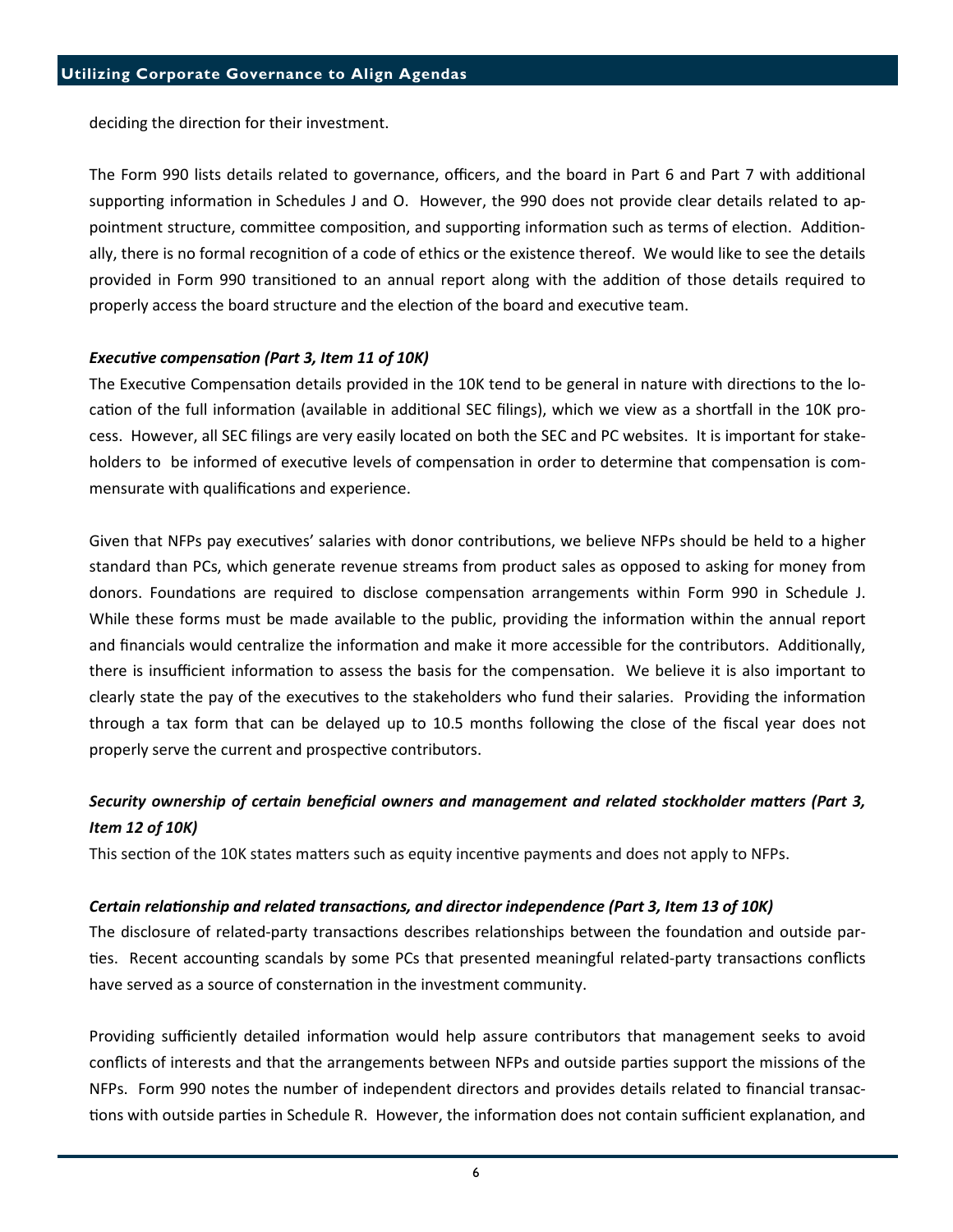placement in an annual report would better inform stakeholders.

#### Exhibits, Financial Statements, and Signatures (Part 4, Item 15 of 10K)

The 10K ends with executive signatures that serve as a guarantee of accountability for the statements made throughout the report. It allows investors to know that the executives have signed off on the accuracy of the statements and vouched for the absence of misleading statements. Their signatures show acceptance of responsibility on a personal level beyond placing the liability on the corporation. Additionally, any exhibits that were discussed in the report can be presented or reiterated in this section.

Form 990 contains an executive signature that we believe should be applied to the other filings and within the improved annual report. We believe a signature by the top members serves as an extra testament of commitment by those who lead decision-making at the foundation. We believe any increased assurance that leadership can provide about the operations of the foundation will lead to an incremental rise in donation levels and recurrence.

## Summary and Conclusion

We believe the information available in current publications lacks transparency and is supplied on an untimely basis without proper notification. We feel NFPs should present this information in a report similar to that supplied by PCs given the size of dollars raised from contributors in order to support the organization's mission. The comprehensive report should focus on improved transparency by properly addressing several topics related to the handling of donations, including: the organization's financial landscape, progress on grants/projects funded by donations, changes in allocations among the grants/projects, and the executives and board in charge of utilizing the contributions. We believe these actions would 1) serve as a self-reflection mechanism for NFP leaders to better align stated goals with actual progress; 2) provide improved transparency which we believe would result in an increased donor base; and 3) better align the use of contributions with donor intentions.

We will address these topics in greater detail inclusive of the procedures followed on an individual basis for the ADA, DRIF, JDRF, and Joslin in a series of follow-on reports.

Please see the following exhibits for the components of annual and quarterly updates per the SEC and Form 990 per the IRS.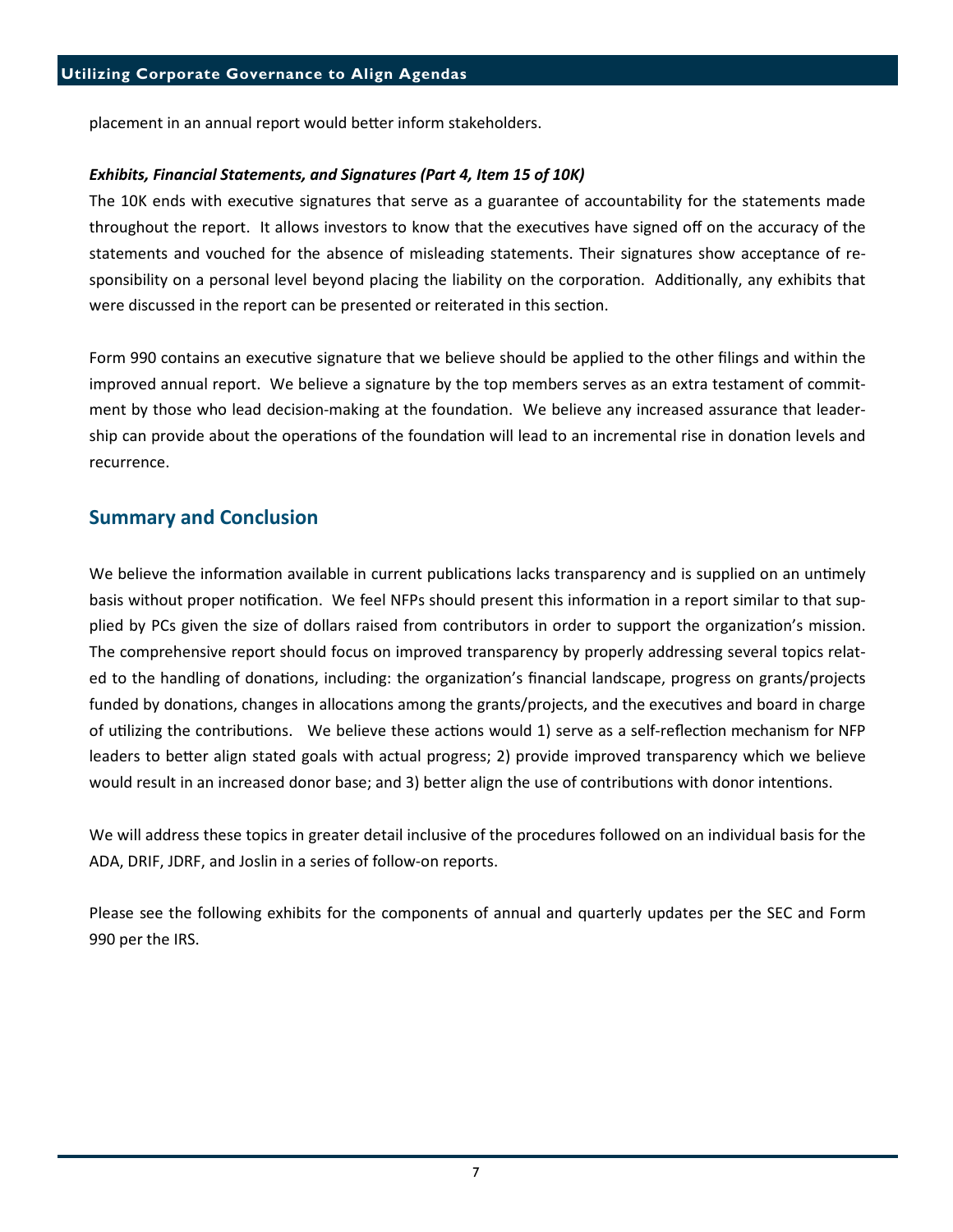#### Exhibit 1: Form 10K SEC Requirements (Annual Filing)

| Part 1            |                                                                                                              |
|-------------------|--------------------------------------------------------------------------------------------------------------|
| Item 1            | <b>Business</b>                                                                                              |
| Item 1A           | <b>Risk Factors</b>                                                                                          |
| Item 1B           | <b>Unresolved Staff Comments</b>                                                                             |
| Item <sub>2</sub> | Properties                                                                                                   |
| Item 3            | Legal Proceedings                                                                                            |
| Item 4            | Mine Safety Disclosures                                                                                      |
| Part 2            |                                                                                                              |
| Item 5            | Market for Registrant's Common Equity, Related Stockholder Matters and Issuer Purchases of Equity Securities |
| Item 6            | Selected Financial Data                                                                                      |
| Item <sub>7</sub> | Management's Discussion and Analysis of Financial Condition and Results of Operations                        |
| Item 7A           | <b>Quantitative and Qualitative Disclosures About Market Risk</b>                                            |
| Item 8            | <b>Financial Statements and Supplementary Data</b>                                                           |
| Item 9            | Changes in and Disagreements With Accountants on Accounting and Financial Disclosure                         |
| Item 9A           | <b>Controls and Procedures</b>                                                                               |
| Item 9A (T)       | <b>Controls and Procedures</b>                                                                               |
| Item 9B           | Other Information                                                                                            |
| Part 3            |                                                                                                              |
| Item 10           | Directors, Executive Officers and Corporate Governance                                                       |
| Item 11           | <b>Executive Compensation</b>                                                                                |
| Item 12           | Security Ownership of Certain Beneficial Owners and Management and Related Stockholder Matters               |
| Item 13           | Certain Relationships and Related Transactions, and Director Independence                                    |
| Item 14           | <b>Principal Accounting Fees and Services</b>                                                                |
| Part 4            |                                                                                                              |
| Item 15           | <b>Exhibits, Financial Statement Schedules</b>                                                               |
| <b>Signatures</b> |                                                                                                              |

Source: sec.gov

#### Exhibit 2: Form 10Q SEC Requirements (Quarterly Filing)

| <b>Part 1 - Financial Information</b> |                                                                                       |  |
|---------------------------------------|---------------------------------------------------------------------------------------|--|
| Item 1                                | <b>Financial Statements</b>                                                           |  |
| Item 2                                | Management's Discussion and Analysis of Financial Condition and Results of Operations |  |
| Item 3                                | Quantitative and Qualitative Disclosures About Market Risk                            |  |
| Item 4                                | <b>Controls and Procedures</b>                                                        |  |
| Item 4T                               | Controls and Procedures                                                               |  |
| <b>Part 2 - Other Information</b>     |                                                                                       |  |
| Item 1                                | Legal Proceedings                                                                     |  |
| Item 1A                               | <b>Risk Factors</b>                                                                   |  |
| Item 2                                | Unregistered Sales of Equity Securities and Use of Proceeds                           |  |
| Item 3                                | Defaults Upon Senior Securities                                                       |  |
| Item 4                                | Mine Safety Disclosures                                                               |  |
| Item 5                                | Other Information                                                                     |  |
| Item 6                                | Exhibits                                                                              |  |
| <b>Signatures</b>                     |                                                                                       |  |

Source: sec.gov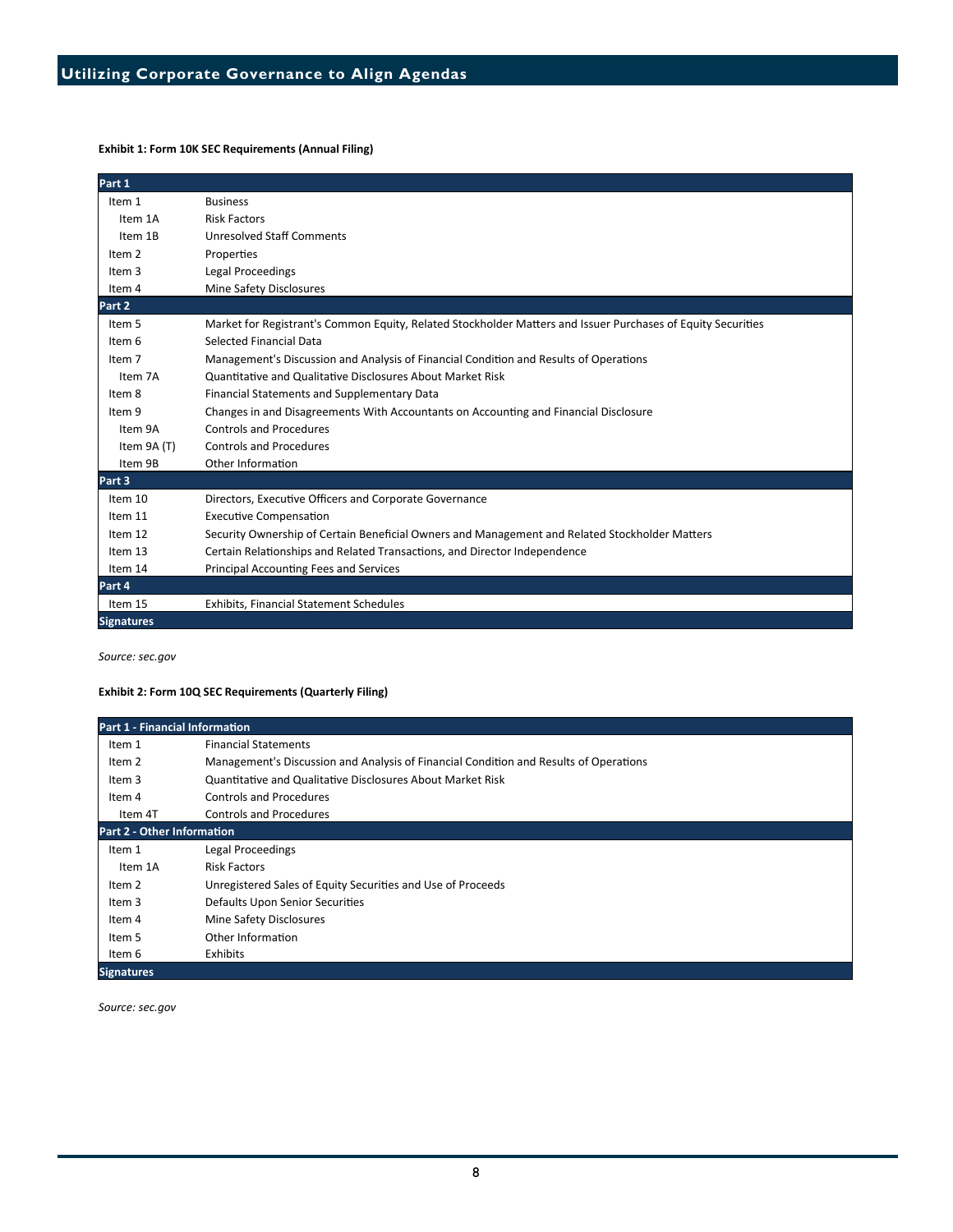Exhibit 3: Form 990 and List of Accompanying Schedules

| <b>Form 990</b>  | <b>Return of Organization Exempt From Income Tax</b>                                                                                                                |
|------------------|---------------------------------------------------------------------------------------------------------------------------------------------------------------------|
| Part 1           | Summary including mission statement/number of voting members of the governing body/total employees/total volunteers/<br>revenue/expenses/net assets and liabilities |
| Part 2           | Signature block                                                                                                                                                     |
| Part 3           | Statement of program service accomplishments                                                                                                                        |
| Part 4           | Describe three largest program services by expenses                                                                                                                 |
| Part 5           | Checklist of required schedules                                                                                                                                     |
| Part 6           | Governance, Management and Disclosures                                                                                                                              |
| Part 7           | Compensation of Officers, Directors, Trustees, Key Employees, Highest Compensated Employees, and Independent Contractors                                            |
| Part 8           | <b>Statement of Revenue</b>                                                                                                                                         |
| Part 9           | <b>Statement of Functional Expenses</b>                                                                                                                             |
| Part 10          | <b>Balance Sheet</b>                                                                                                                                                |
| Part 11          | <b>Reconciliation of Net Assets</b>                                                                                                                                 |
| Part 12          | <b>Financial Statements and Reporting</b>                                                                                                                           |
| <b>Schedules</b> |                                                                                                                                                                     |
| A                | Public Charity Status and Public Support                                                                                                                            |
| B                | <b>Schedule of Contributors</b>                                                                                                                                     |
| c                | Political Campaign and Lobbying Activities                                                                                                                          |
| D                | <b>Supplemental Financial Statements</b>                                                                                                                            |
| Ε                | Schools                                                                                                                                                             |
| F                | Statement of Activities Outside the United States                                                                                                                   |
| G                | Supplemental Information Regarding Fundraising or Gaming Activities                                                                                                 |
| Н                | Hospitals                                                                                                                                                           |
|                  | Grants and Other Assistance to Organizations, Governments, and Individuals in the United States                                                                     |
|                  | Compensation Information                                                                                                                                            |
| κ                | Supplemental Information on Tax Exempt Bonds                                                                                                                        |
| L                | <b>Transactions with Interested Persons</b>                                                                                                                         |
| м                | <b>Noncash Contributions</b>                                                                                                                                        |
| N                | Liquidtaion, Termination, Dissolution, or Significant Disposition of Assets                                                                                         |
| O                | Supplemental Information to Form 990 (all the items that require further explanation)                                                                               |
| R                | Related Organizations and Unrelated Partnerships                                                                                                                    |

Source: IRS.gov